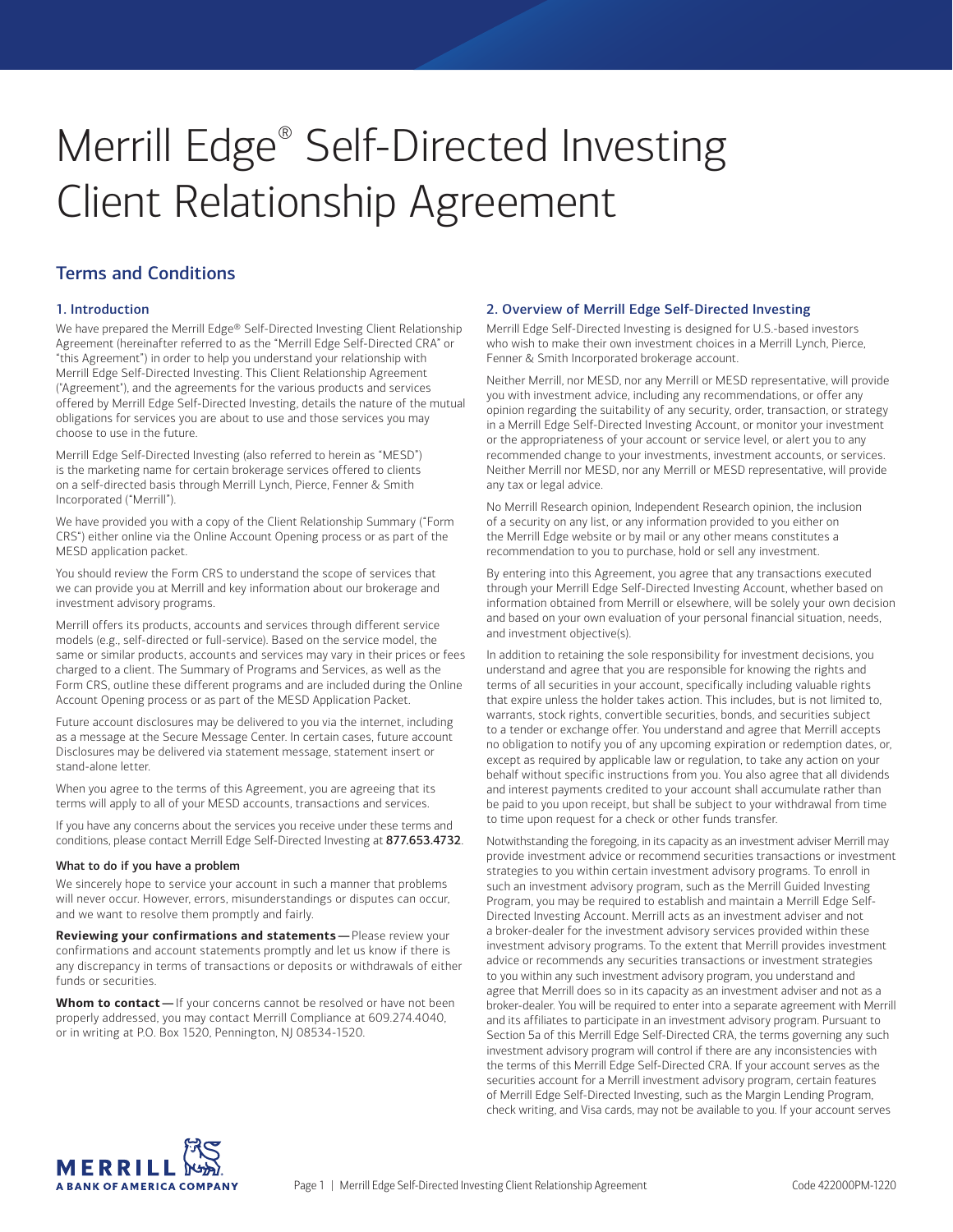as the securities account for a Merrill investment advisory program and if, for any reason, you terminate from the investment advisory program without transferring the securities and assets out of your account, your account will be a Merrill Edge Self-Directed Investing Account without any investment advisory relationship. As such, and as explained more fully in the preceding paragraphs, neither Merrill, nor any Merrill representative, will provide any investment advice or give any advice or offer any opinion regarding the suitability of any security, order or transaction in a Merrill Edge Self-Directed Investing Account.

Additionally, to the extent that you maintain other accounts or relationships with Merrill or its affiliates under which you do receive investment advice or management from us or our affiliate, you agree not to implement such advice in the account.

If you do not feel comfortable with self-directing your retirement assets or would otherwise like to learn more about the benefits of our management and advisory services and programs for Retirement Investors, please contact Merrill Edge Self-Directed Investing at 877.653.4732.

# 3. Definitions

 has agreed to the terms in this Agreement. "Merrill," "we," "our" and "us" refer For the purpose of this Agreement, "you" and "your" refers to each person who to Merrill Lynch, Pierce, Fenner & Smith Incorporated, a registered broker-dealer and a wholly owned subsidiary of Bank of America Corporation. "Account" refers to any securities account you open with Merrill.

In the case of an entity, "you" and "your" refers to the entity, and by enrolling the entity agrees that access to Merrill Edge Self-Directed Investing shall be restricted to Authorized Representatives (as defined in the account agreement) for such entity and that the entity will be liable for all acts or omissions of such Authorized Representatives.

For the purpose of this Agreement, Merrill Edge Self-Directed Investing ("MESD"), which is made available through Merrill Lynch, Pierce, Fenner & Smith Incorporated ("MLPF&S"), refers to certain brokerage services offered to clients on a self-directed basis through Merrill Lynch, Pierce, Fenner & Smith Incorporated ("Merrill") and which are the subject of this Agreement.

For purposes of the Margin Lending Program and Liens sections described below, "securities and other properties" means, without limitation, money, securities, financial instruments and commodities of every kind and nature and related contracts and options held in any of your accounts carried or maintained by Merrill or any of its affiliates in which you may have an interest.

# 4. How the Merrill Edge CRA works

This Agreement provides you with access to a range of accounts, Products and Services. When you agree to the terms of this Agreement, you're agreeing that its terms will apply to all of your MESD accounts, transactions and services while you are an MESD client.

In particular, you agree:

- You will resolve any controversies with us through arbitration.
- We have a lien on your non-retirement accounts and assets in those accounts for the payment of any obligation you have with us.
- New York law governs your agreements and transactions, unless we indicate otherwise.
- Merrill has the right to amend this Agreement at any time with advance notice in writing. Any amendments will be effective on the date specified in the notice.
- Merrill may in its sole discretion and without notice to you, to the extent permissible under applicable law and other governing documents applicable to your account, decline, cancel or reverse your orders or instructions, or place trading, disbursement and other restrictions on any of your accounts.
- If you're enrolled in the Margin Lending Program, you agree and understand that:
- − You may borrow money from Merrill secured by a pledge of your eligible securities and other property in your account.
- − You will be charged interest on debit balances at a rate permitted by the laws of the state of New York.
- − Certain securities in your account may be loaned to Merrill or others to the extent not prohibited by applicable laws, rules or regulations.
- Limits may be placed on your ability to buy, sell, transfer and hold certain securities, like low-priced securities, as identified by Merrill.
- If you've requested a Visa® Card, you agree that:
	- − Merrill is authorized to issue you the Visa® Card you requested for use with eligible accounts, and you understand that Merrill or an affiliate may obtain a credit report due to your request.
- If you're establishing your relationship in a joint capacity, you agree that:
	- − Any joint accounts you open in the future held by the same owners will have the same ownership designation you establish on this Agreement, unless you notify us otherwise in writing.

If you are the custodian of an account opened under the Uniform Transfers to Minors Act (UTMA) or the Uniform Gifts to Minors Act (UGMA) as adopted by any jurisdiction, you agree to comply with all requirements of the applicable UTMA or UGMA law, including but not limited to the requirements that you (i) expend the UTMA or UGMA account assets only for the use and benefit of the minor named on the account (the "Minor"), and (ii) upon the earlier of the Minor's attainment of the applicable termination age or the Minor's death, transfer the UTMA or UGMA account assets to the Minor or to the Minor's estate. Merrill shall not have any responsibility to make sure that you properly perform your duties as custodian.

You agree that once Merrill has reason to believe that the Minor has reached the termination age under applicable law, Merrill may, but is not obligated to, take any or all of the following actions with respect to the UTMA or UGMA account without further consent from you:

- limit trading in the UTMA or UGMA account to liquidating orders;
- prohibit further deposits into the UTMA or UGMA account;
- restrict withdrawals or transfers from the UTMA or UGMA account other than to the Minor;
- communicate with the Minor or the Minor's legal representative regarding the UTMA or UGMA account including, but not limited to, providing periodic account statements and tax statements to the Minor or Minor's legal representative;
- accept liquidating orders from the Minor; and
- deliver the UTMA or UGMA account assets to the Minor.

#### Attention Guardians and Conservators for Minors

If you are a fiduciary such as a guardian or conservator of an account opened for a minor, you agree that you shall (i) expend the account assets only for the use and benefit of the minor named on the account (the "Minor"), as directed by the Court or as provided pursuant to applicable state law, and (ii) within a reasonable time after the Minor's attainment of the age of majority or other age specified by state law or court order, deliver the account assets to the Minor, or as directed by court order. Merrill shall not have any responsibility to ensure that you properly perform your duties as fiduciary, but may request copies of any applicable court orders.

You agree that once Merrill has reason to believe that the Minor has reached the age of majority or other age specified by state law or court order, Merrill may, but is not obligated to, take any or all of the following actions with respect to the account without further consent from you:

- limit trading in the account to liquidating orders;
- prohibit further deposits into the account;
- restrict withdrawals or transfers from the account other than to the Minor;
- seek clarification and/or direction from the appointing court at your expense or the Minor's expense;
- communicate with the Minor or the Minor's legal representative regarding the account including, but not limited to, providing periodic account statements and tax statements to the Minor or Minor's legal representative;
- accept liquidating orders from the Minor; or
- deliver the account assets to the Minor.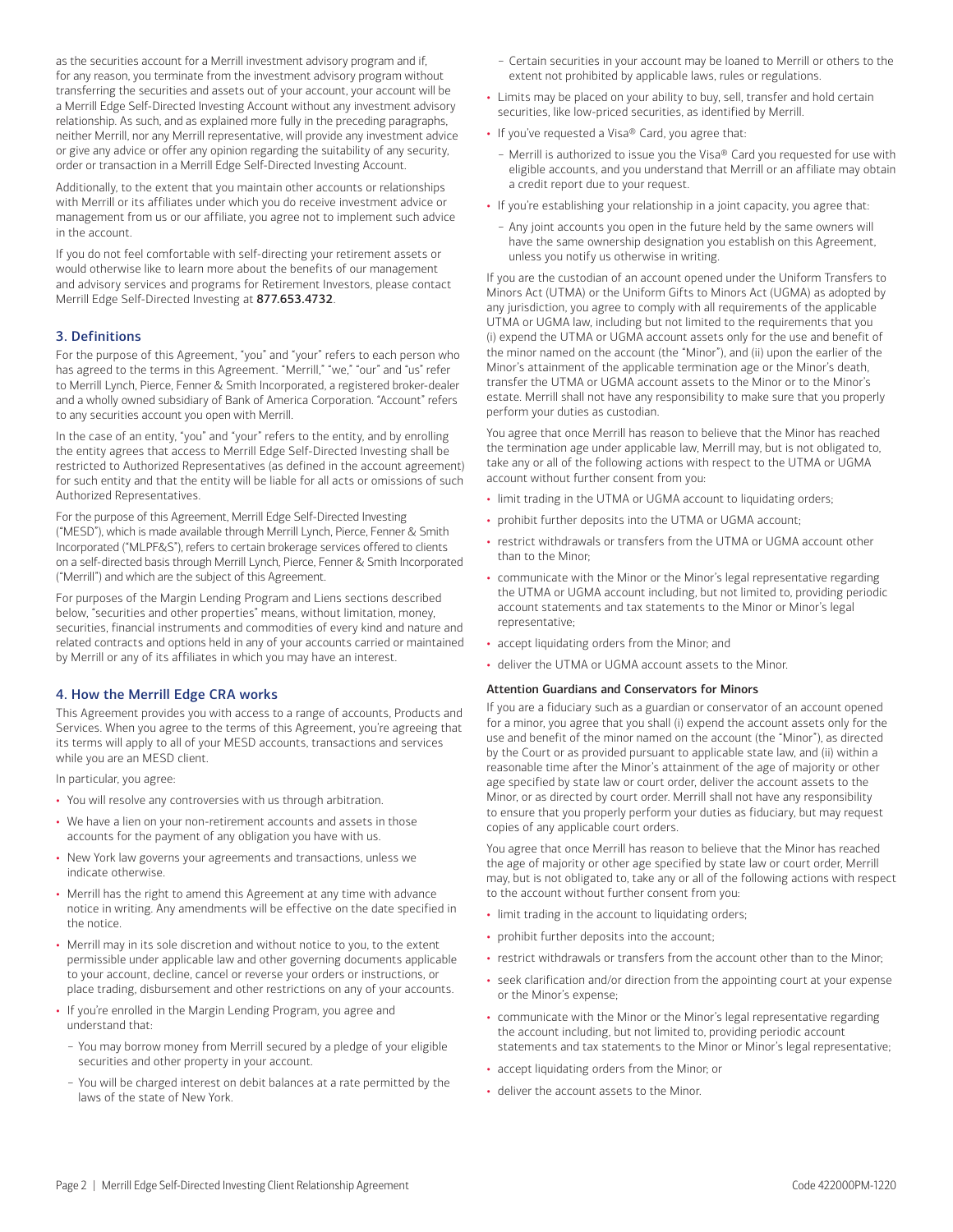Further, if the Minor dies prior to attaining the age of majority, you agree to deliver the account assets as set forth pursuant to applicable state law or as directed pursuant to court order.

The specific provisions on these topics are set forth in detail below. If you trade and hold non-U.S. issued securities, you agree and acknowledge that:

- Merrill or its affiliates may be required to disclose customer names and other identifying information, including but not limited to Social Security number or tax identification number, to regulators (including taxing authorities) and/ or issuers to comply with local law and/or customs and practice. For example, we may be required to provide personal information in order to meet local regulations that require the submission of investor names to the local stock exchange, or an issuer may request residence and taxpayer identification information in order to obtain favorable tax treatment, such as lower withholding rates, for shareholders.
- For clients who trade and hold shares of Italian companies whose equity securities are traded in any regulated market:
	- − If you hold shares of Italian companies whose equity securities are traded in any regulated market, you hereby represent that you only hold "Non-Qualified Equity Investments" (Partecipazioni Non Qualificate). You agree, and acknowledge that it is your responsibility, to immediately inform Merrill if this representation is inaccurate or untrue or if it becomes inaccurate or untrue.

#### a) Read and understand English

You acknowledge that (i) you can read and fully understand English; (ii) that written documents, agreements, and information (collectively referred to as "Materials") concerning your relationship with Merrill, including but not limited to products, services, transactions, and other account details, will typically be provided to you in English; and (iii) on occasion we may provide certain Materials to you in Chinese, Spanish, or Portuguese, as applicable.

#### 關注客戶

#### 變化的通知在其自己的與MLPF &S的關係

 您承认(i),你可以阅读并完全理解英语; (ii)有关与美林(Merrill Lynch) 的关系的书面文件, 协议, 以及信息 (统称为"材料"), 包括但不限于产 品, 服务, 交易, 和其他帐户细节, 通常会以英语向您提供, (iii) 有时出 干尊重,我们可能会向您提供某些非英文的翻译材料<sup>。</sup>

#### Atención a Nuestros Clientes:

#### Notificación de cambios en la relación de su cuenta con MLPF&S

Ud. reconoce que (i) puede leer y entender el idioma inglés a cabalidad; (ii) que, en general, todos los documentos escritos, contratos y demás información (denominada, en conjunto, como "Materiales"), que tengan que ver con la relación que sostiene con Merrill, incluyendo pero sin limitarse a los productos, servicios, transacciones y demás detalles relacionados con su cuenta le serán entregados en el idioma inglés; y (iii) en ocasiones, podremos entregarle traducciones de ciertos materiales a otros idiomas distintos al inglés, como un gesto de cortesía hacia Ud.

#### Atenção, todos os clientes: Notificação das mudanças realizadas nos contratos de suas contas com MLPF&S:

Você declara que (i) pode ler e compreender o idioma inglês perfeitamente; (ii) que aceita que, em geral, todos os documentos escritos, os contratos e as outras informações (juntamente designados "Materiais"), que tenham a ver com a relação que você mantém com a Merrill, inclusive, mas sem se limitar a, os produtos, serviços, transações e outros detalhes relacionados a sua conta sejam entregues em idioma inglês; e que (iii), em ocasiões, poderemos entregar traduções de alguns materiais em outros idiomas diferentes do inglês, como gesto de cortesia para você.

#### b) New accounts and services

When you open a new account or enroll in a service, or convert all or part of an existing Merrill account to MESD, we will provide you with the agreement and any disclosures for that account or service and confirm your enrollment in that account or service in writing. Those agreements and disclosures are incorporated by reference. This means that your initial signature acts as your agreement to the terms of the new account or service. As a result, in many cases, you will not need to sign an additional account agreement or other form.

For example, if you enroll in the Merrill Edge® Self-Directed Investing Cash Management Account® (CMA® account) financial service, the disclosures and account agreement for that service are incorporated in this Agreement. We will provide those documents to you when you enroll.

The terms governing a specific account or service will control if there are any inconsistencies with the terms of this Merrill Edge CRA. If you are establishing a joint account with this Agreement, you must designate how the account is to be held by the owners of the account.

Eligible joint account designations include:

- JTWROS—Joint Tenancy With Right of Survivorship;
- TIC-Joint Tenancy Without Right of Survivorship, also known as Tenants in Common;
- • ATBE—As Tenants by Entirety (for married persons, only in states where applicable);
- COMMPROP Community Property for married persons, only in states where applicable;
- CPWROS Community Property With Right of Survivorship for married persons, only in states where applicable;
- • WI MAR PROP—Wisconsin Marital Property, for married residents of Wisconsin only; and
- WI SURV MAR PROP—Wisconsin Survivorship Marital Property, for married residents of Wisconsin only.

You hereby agree that, unless you notify us otherwise in writing, all subsequent joint accounts opened with Merrill by the same owners shall be held by such owners with the same ownership designation. All joint accounts are subject to the specific provisions pertaining to joint accounts contained in the applicable account agreements. Joint ownership of property is an important element of estate planning and entails important legal and tax consequences. Joint ownership laws vary from state to state. You are responsible for verifying that the joint registration that you select for your account(s) is valid in your state. In addition, state laws regarding community property vary. Please consult your attorney if you have any questions regarding the joint ownership or community property laws that may be applicable to your account(s).

#### c) Additional signatures

You may need to sign more than one Merrill Edge Self-Directed CRA. This will be required if you want to open an account in a capacity other than as an "individual," including as a:

- Trustee of a trust;
- Personal representative or executor of an estate; or
- Guardian.

We may also require you to sign additional agreements or other documents for certain services or instructions, including:

- Selecting beneficiaries for an individual retirement account;
- Selecting the ownership of a joint account;
- Selecting beneficiaries of an account with the transfer on death service;
- Options trading;
- Financial planning;
- Managed money services; and
- Services involving the transfers of money or securities.

#### d) Retirement account beneficiaries

Your signature is required to designate or change beneficiaries to receive the balance of your account upon your death. If you do not do so, your account balance will be paid to your spouse, if he or she survives or, if not, to your estate.

#### e) Amendments

You agree that Merrill has the right to amend this Merrill Edge Self-Directed CRA at any time by providing notice of the amendment to you. The amendment will be effective on the date contained in the notice.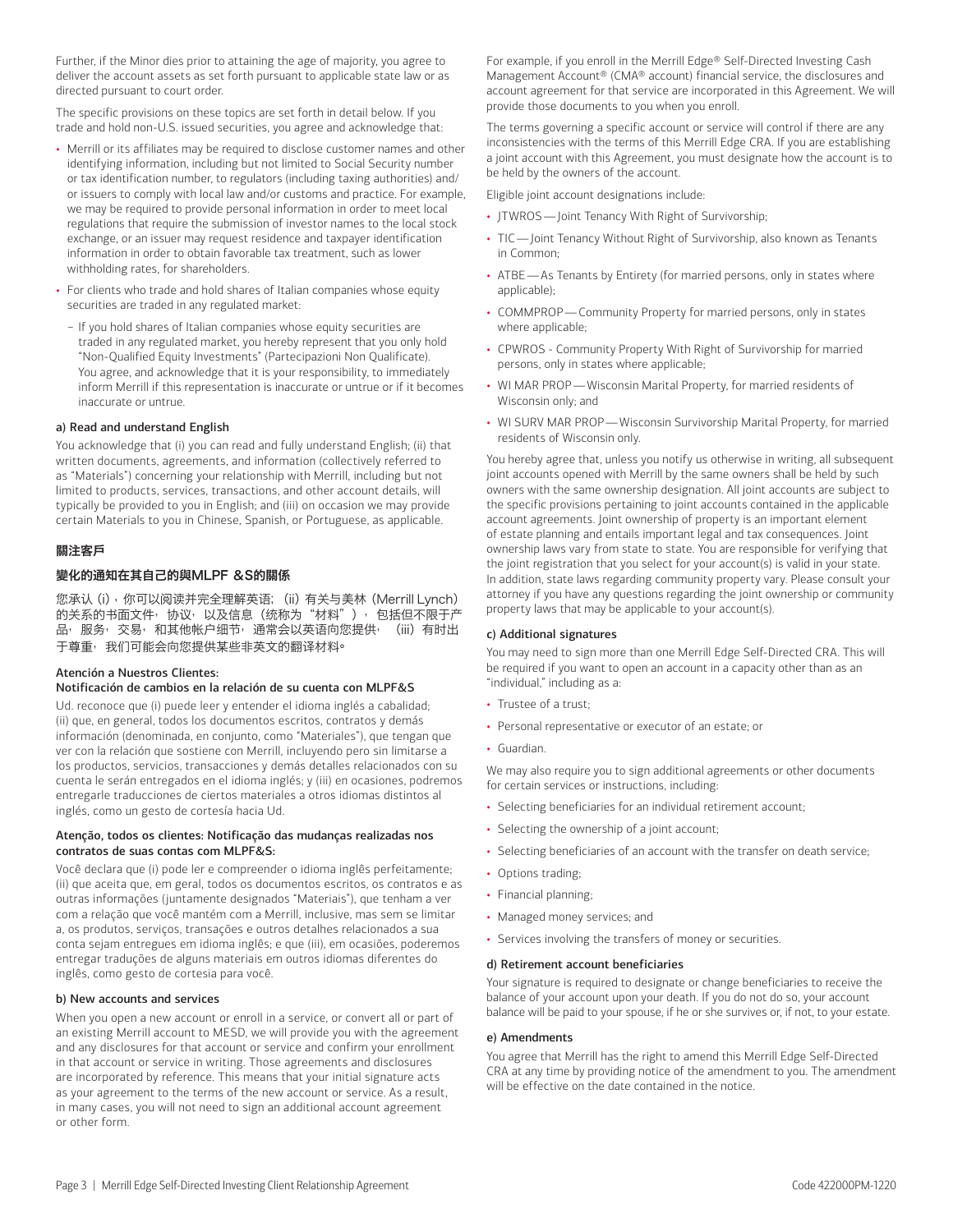# 5. Customer information and due diligence

Merrill, like all U.S. financial institutions, is required to follow federal regulations to assist the government in its efforts to fight money laundering and other financial crimes, and to counter terrorist financing efforts in the U.S. and globally. Merrill obtains specific personal information from you in order to verify your identity; and you may be required to present documentary evidence of your identity in the form of government-issued identification. Merrill also uses third-party vendors to verify customer information. Foreign nationals who are permanent legal residents of the U.S. may be required to present a Permanent Resident Card (i.e., "green card") and a Social Security number to open an account in a U.S.-based Merrill office. Non-individuals (e.g., a business, trust or estate) must submit sufficient evidence of legal status.

In addition to verifying the identity of our customers, Merrill captures personal information on all customers and related authorized parties who have the ability to transact, control, influence or manage an account, whether directly or indirectly. Merrill, at its discretion, may elect not to accept an account, or to terminate the account agreement and the account agreements of any related parties.

# 6. Margin lending

If any account is established with the Margin Lending Program, you understand and agree that:

- You may borrow money from Merrill secured by a pledge of your eligible securities and other property in your account;
- You will be charged interest on debit balances at a rate permitted by the laws of the state of New York;
- Certain of your securities may be loaned to Merrill or loaned out to others; and
- You are bound by the terms of the agreement for the Margin Lending service.

Further, in return for extending credit to you under the Margin Lending Program, you acknowledge and agree that we may lend, either to Merrill or to others, the securities in your account (along with all attendant rights of ownership), to the extent not prohibited by applicable laws, rules and regulations. Please refer to the terms for the Margin Lending Program in the Merrill Edge Self-Directed Cash Management Account Disclosures and Account Agreement for more detail.

#### 7. Liens

 All of your securities and other property in any account — margin or cash — non-retirement accounts—cash or margin—you maintain with Merrill. You in which you have an interest, or which at any time are in your possession or under your control other than retirement accounts, such as IRAs, shall be subject to a lien for the discharge of any and all indebtedness or any other obligations you may have to Merrill. Securities and other property held in retirement accounts, such as IRAs, are not subject to this lien, and are not used as security for the payment of your obligations or indebtedness for other agree that Merrill holds all of your securities and other property in margin or cash accounts, other than retirement accounts, as security for the payment of any such obligations or indebtedness to Merrill in any account in which you have an interest. Merrill, subject to applicable laws, may at any time and without giving you prior notice, use and/or transfer any or all securities and other property in any account in which you have an interest other than retirement accounts, without regard to Merrill having made any advances in connection with such securities and other property and without regard to the number of accounts you may have with Merrill. In enforcing the lien, Merrill, at its sole discretion, may determine which securities and other property are to be sold or which contracts are to be closed.

#### 8. Governing law

Unless otherwise specified, your agreements and transactions with Merrill will be governed by and interpreted under the laws of the State of New York.

You may not use your account or relationship to the firm to process transactions that are prohibited by law, including, but not limited to, restricted transactions prohibited by the Unlawful Internet Gambling Enforcement Act of 2006.

#### 9. Compliance with applicable laws

You represent that you and any beneficial owner(s), if acting in a representative capacity, have complied, and you agree that you and any such beneficial owner(s) will comply for so long as your account(s) remain(s) open, with all applicable laws (including obligations related to tax payments and reporting and to currency exchange controls) related to (i) the assets deposited, acquired or otherwise held in any securities account held at Merrill now or in the future, or (ii) any other transaction you enter into with Merrill or its affiliates. You further agree and acknowledge that you and any beneficial owner(s) if acting in a representative capacity are responsible for timely paying any taxes owed to any tax authority, and for timely filing all relevant tax returns in relation to assets held in any securities account held at Merrill now or in the future, or any other transaction you enter into with Merrill or its affiliates.

#### 10. Special Provisions for FDIC Deposit Insurance Coverage

If you have opened a Merrill account that holds bank deposits on your behalf or on behalf of the beneficial owners of the assets in the account, you, as the account holder or representative, must be able to provide information, in the event of adverse circumstances, about your ownership of the deposits or information regarding the interests of the beneficial owner(s) or beneficiaries to Merrill in accordance with the FDIC's requirements.

In the event of adverse circumstances, you agree to:

- Cooperate fully with us and the FDIC in connection with determining the insured status of funds in such accounts at any time;
- Provide promptly the necessary data in the required format.

In the event of bank failure, the FDIC would be appointed as receiver and a hold would be placed on your account so that the FDIC can conduct the deposit insurance determination; that hold will not be released until the FDIC obtains the necessary data to enable the FDIC to calculate the deposit insurance. You understand and agree if you do not provide the necessary data to Merrill in a timely manner, it may result in a delay in receipt of insured funds and your ability to transact with these funds.

# 11. Fees

You agree to pay your account fees, service fees, processing and other fees for the transactions and other services you receive from Merrill. You understand that these fees will be charged to your accounts. Current information about the fees that apply to your account is available under the "Online investing and trading" tab at: [www.merrilledge.com/pricing](http://www.merrilledge.com/pricing). You agree that Merrill may satisfy any amounts you owe to Merrill from available free credit balances and assets in your account. If necessary, Merrill is permitted to sell assets in your accounts to pay those amounts due. You agree that you have reviewed the schedule of fees applicable to your MESD Account, including account fees, service fees, processing and other fees for the transactions and services applicable to your account, and believe them, in addition to any third-party compensation that we may receive with respect to your account or transactions engaged in by your account discussed more fully below, to be reasonable compensation to us in light of the totality of services we may provide with respect to the account.

#### a) Securities transactions

When you purchase or sell securities, you may pay for each securities transaction on a per trade basis. This is called transaction-based pricing. Under this type of pricing, you are charged a commission or other compensation for each transaction. This compensation varies based on a number of factors, such as your relationship with Merrill and Bank of America, the type of security and how often you trade. Commission rates are subject to change. Our current standard commission schedule is available under the "Online investing and trading" tab at: [www.merrilledge.com/pricing](http://www.merrilledge.com/pricing).

The amount of commissions you may pay varies from product to product. Where commissions apply, the more transactions you enter into, the more compensation we receive. When you pay commissions with respect to particular investments, we benefit from you buying and selling more frequently, rather than holding investments, and from you purchasing investments that result in higher commissions and compensation to us and our affiliates.

Merrill and its affiliates also receive compensation from third parties (including from the investment products in which you invest, and their manufacturers, distributors, managers, and their respective affiliates) in connection with your investment transactions. The amount of this third-party compensation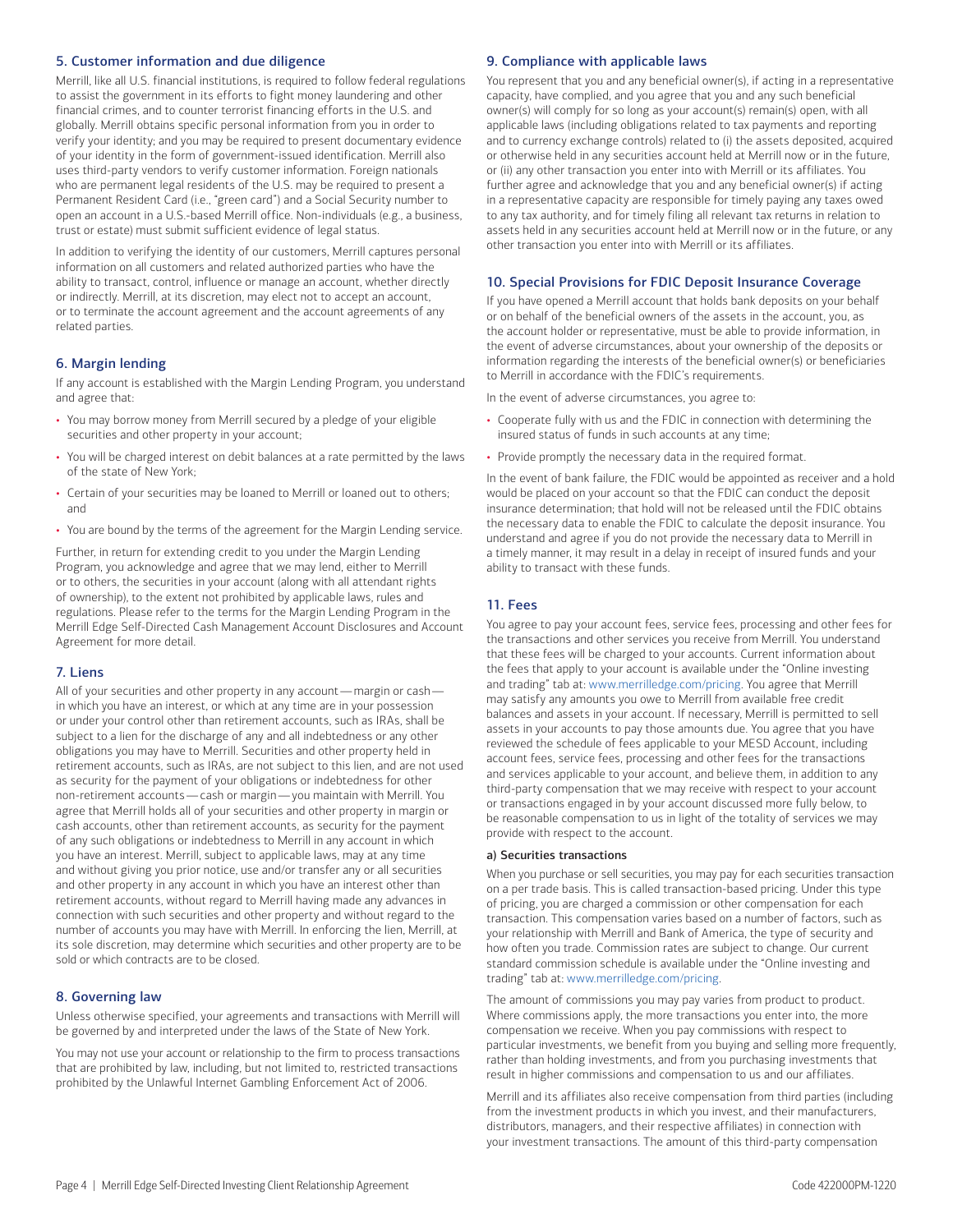generally varies from product to product. Merrill has an incentive for you to engage in investment transactions that result in more compensation from third parties to Merrill and its affiliates. The costs of this third-party compensation generally represent an expense embedded in the investment that is ultimately borne by investors such as you. The specific types of third-party compensation we may receive with respect to a particular investment are typically disclosed in the relevant investment product prospectus or other offering document. Examples of the types of third-party compensation we can receive are listed hereafter, but note that not all types of compensation apply to all investments, and we may receive other compensation that is not listed here. The examples of third-party compensation include: Rule 12b-1 and other distribution and servicing fees; revenue sharing payments; exchange-traded fund index licensing fees; event payments; gifts, gratuities, and other non-monetary compensation; payment for order flow; securities lending fees; valuation fees; redemption fees; and underwriting fees.

#### b) Visa® cards issued by Bank of America, N.A.

There is no annual fee for the Merrill CMA Access® Visa® card. However, transaction charges apply with respect to particular transactions as disclosed in the Merrill CMA Access Visa card terms and conditions.

This information is subject to change. You may call Merrill Edge Self-Directed at 877.653.4732 to verify current fees.

You authorize Merrill to issue the Visa card that you have requested for use with eligible accounts, and you understand that Merrill or an affiliate may obtain a credit report in connection with your request.

#### 12. Agreement to arbitrate controversies

This Agreement contains a predispute arbitration clause. By signing an arbitration agreement the parties agree as follows:

- All parties to this Agreement are giving up the right to sue each other in court, including the right to a trial by jury, except as provided by the rules of the arbitration forum in which a claim is filed.
- Arbitration awards are generally final and binding; a party's ability to have a court reverse or modify an arbitration award is very limited.
- The ability of the parties to obtain documents, witness statements and other discovery is generally more limited in arbitration than in court proceedings.
- The arbitrators do not have to explain the reason(s) for their award unless, in an eligible case, a joint request for an explained decision has been submitted by all parties to the panel at least 20 days prior to the first scheduled hearing date.
- The panel of arbitrators may include a minority of arbitrators who were or are affiliated with the securities industry.
- The rules of some arbitration forums may impose time limits for bringing a claim in arbitration. In some cases, a claim that is ineligible for arbitration may be brought in court.
- The rules of the arbitration forum in which the claim is filed, and any amendments thereto, shall be incorporated into this Agreement.

You agree that all controversies that may arise between us shall be determined by arbitration. Such controversies include, but are not limited to, those involving any transaction in any of your accounts with Merrill, or the construction, performance or breach of any agreement between us, whether entered into or occurring prior, on or subsequent to the date hereof.

Any arbitration pursuant to this provision shall be conducted only before the Financial Industry Regulatory Authority Inc. ("FINRA") or an arbitration facility provided by any other exchange of which Merrill is a member, and in accordance with the respective arbitration rules then in effect at FINRA or such other exchange.

You may elect in the first instance whether arbitration shall be conducted before FINRA or another exchange of which Merrill is a member, but if you fail to make such election by registered letter addressed to Merrill at the office where you maintain your account before the expiration of five (5) days after receipt of a written request from Merrill to make such election, then Merrill may make such election. Judgment upon the award of the arbitrators may be entered in any court, state or federal, having jurisdiction.

No person shall bring a putative or certified class action to arbitration, nor seek to enforce any pre-dispute arbitration agreement against any person who has initiated in court a putative class action or who is a member of a putative class who has not opted out of the class with respect to any claims encompassed by the putative class action until: (i) the class certification is denied; or (ii) the class is decertified; or (iii) the customer is excluded from the class by the court. Such forbearance to enforce an agreement to arbitrate shall not constitute a waiver of any rights under this Agreement except to the extent stated herein.

# 13. Important disclosures

Merrill is a registered broker-dealer and a wholly owned subsidiary of Bank of America Corporation. Unless otherwise disclosed, investments through Merrill are not FDIC Insured, and are not Bank guaranteed, and may lose value. Investing in securities involves the risk of loss, and you should be prepared to bear this risk.

Merrill offers its products, accounts and services through different service models (e.g., self-directed, full-service). Based on the service model, the same or similar products, accounts and services may vary in their price or fee charged to a client.

A Merrill financial advisor, Merrill Financial Solutions Advisor or other Merrill employee (collectively referred to herein as an "Associate") is eligible to receive compensation if the Associate informs you about MESD and you thereafter open an MESD account and/or add more assets to your existing MESD account. The details of the compensation will depend on the Associate's employment agreements and arrangements with Merrill, and the types of compensation for which the Associate is eligible. In general, the compensation the Associate receives will vary based on the amount of assets you invest in an MESD account at a specific time or over a specific period (e.g., upon account opening or during a given quarter). The Associate's activity with respect to other Merrill clients and the amount of assets other clients invest in MESD accounts or other accounts with Merrill or its affiliates will also affect the compensation for which the Associate may be eligible. Merrill's compensation arrangements with Associates generally include thresholds regarding the amount of compensation to be paid to Associates. Associate compensation varies and is based on, among other things, the amount clients invest in accounts, the number of accounts clients open and/or close, and qualitative factors such as client satisfaction. A Merrill financial advisor is eligible to receive ongoing compensation for a limited period of time if the total amount invested in an MESD account exceeds a certain threshold.

You can research Merrill and our representatives using FINRA's BrokerCheck database.

Vesting age for UTMA (Uniform Transfer to Minor account) and UGMA accounts (Uniform Gift to Minor account) defaults to the minimum age defined by individual state laws.

#### 14. Sweep Program

 cash in the account even though you are not earning any interest or dividends The deposit of checks, the sale of securities, and other activity will periodically generate cash in your account. You have the option to have cash balances in your account automatically deposited in a bank deposit program ("Sweep Program"). Alternatively, you may elect that cash balances do not sweep. If you choose to not sweep your cash balances, they will not earn interest. These balances will be covered by the Securities Investor Protection Corporation ("SIPC") up to \$250,000 per customer and by our excess-SIPC coverage, as described in your account agreement, but they are not insured by the FDIC. For details contact Merrill Edge Self-Directed Investing at 877.653.4732, or view your account agreement. Please note that if your account is enrolled in a Merrill investment advisory program, such as Merrill Guided Investing, and you choose to not sweep your cash balances, you should understand that Merrill may charge an asset-based advisory fee on the on that cash.

Deposits held at Bank of America, N.A. and/or Bank of America California, N.A. (the "Merrill Affiliated Banks") are financially beneficial to Merrill and its affiliates. Interest rates paid on deposits are determined at the discretion of the Merrill Affiliated Bank based on economic and business conditions.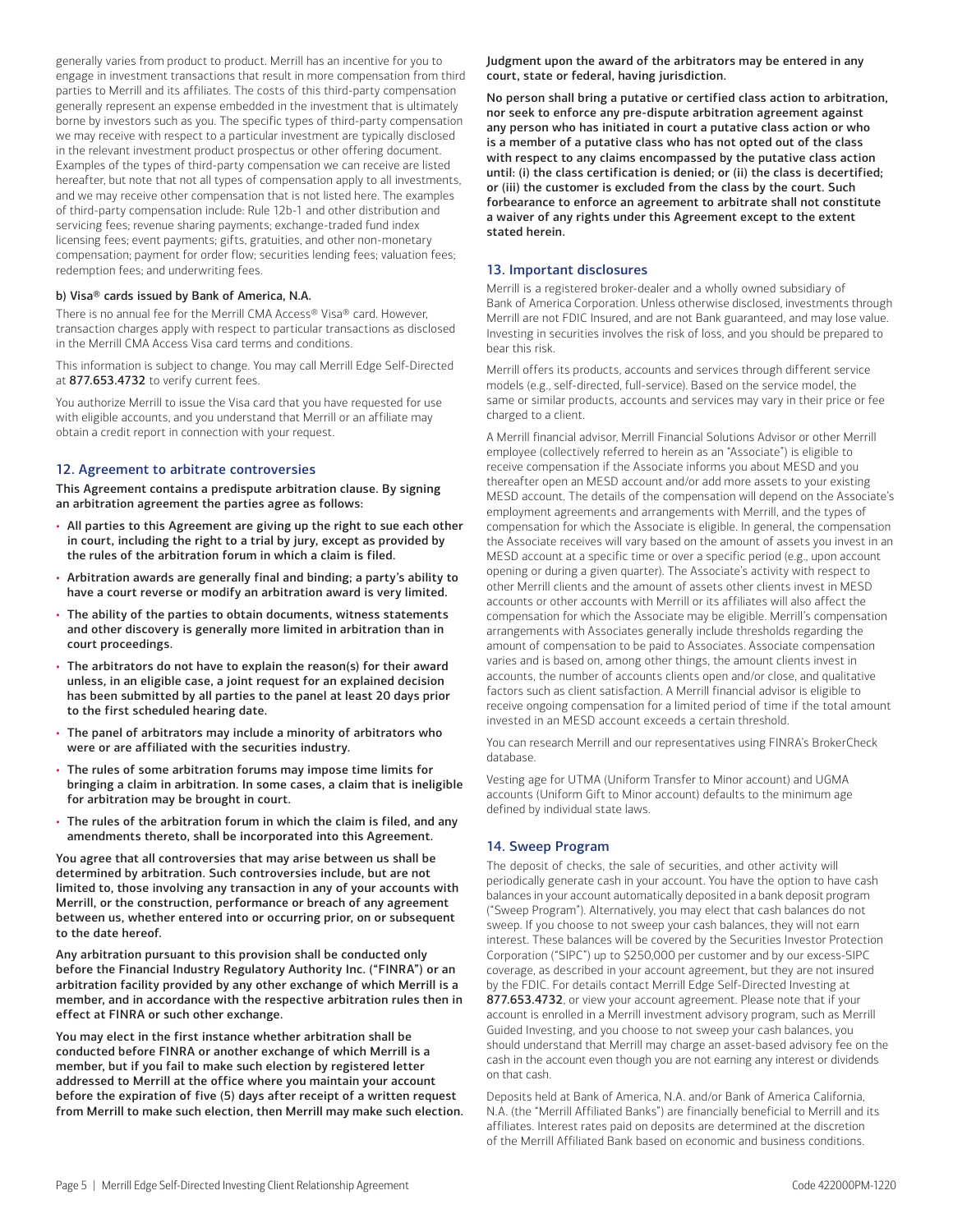Rates may change daily. The current yield on any deposits held under the Merrill Lynch Direct Deposit Program (the "MLDD Program") or Retirement Asset Savings Program (the "RASP Program") will be included on your account statement. *Note: The MLDD Program is the Sweep Program available to MESD Cash Management Accounts (CMAs), and the RASP Program is the Sweep Program available to Traditional IRAs, Roth IRAs, Rollover IRAs, BASIC, SEP and SIMPLE accounts.* You can also access current yield information on our website (see the "Deposit Account & Money Fund Rates" link at the bottom of each page of [merrilledge.com](http://www.merrilledge.com)), or by contacting Merrill Edge Self-Directed Investing at 877.653.4732. The interest paid on retirement account assets will be at no less than a reasonable rate.

Your cash in the MLDD Program and the RASP Program is insured by the Federal Deposit Insurance Corporation ("FDIC") up to a total of the Standard Maximum Deposit Insurance Amount ("SMDIA") per depositor at the Merrill Affiliated Bank. The SMDIA is \$250,000 per depositor, per ownership category. Each individual depositor receives up to the SMDIA of FDIC insurance and each joint account with two depositors up to two times the SMDIA of FDIC insurance. It is your responsibility to monitor the total amount of your deposits with the Merrill Affiliated Bank to determine the extent of insurance coverage available on your deposits. It is important to note that uninvested cash held in more than one Merrill account (such as a CMA) may be deposited to the same Merrill Affiliated Bank. Also, amounts in excess of the applicable FDIC insurance limit may be deposited to the Merrill Affiliated Bank from the same Merrill account. Any certificates of deposit that you own issued by a Merrill Affiliated Bank will also count towards the FDIC insurance limits.

The Securities Investor Protection Corporation ("SIPC") does not cover cash on deposit at the Merrill Affiliated Bank. You may obtain further information about SIPC, including the SIPC Brochure, via SIPC's website at [www.sipc.org](http://www.sipc.org) or by calling SIPC at 202.371.8300.

Merrill reserves the right to offer different Sweep Programs for different accounts or clients. Merrill, may, with 30 days prior written notice, (i) make changes to the terms and conditions of our Sweep Program; (ii) make changes to the terms and conditions of any money account; (iii) change, add or remove the money account available as sweep product; (iv) transfer your money account from one sweep product to another. Available cash balances are automatically swept into the primary money account. You affirmatively consent to having your available cash balances sweep to MLDDP and/or RASP.

#### Additional Money accounts

Under the Sweep Program, you may only establish one primary money account for the automatic deposit of cash balances in your account. However, you may establish multiple additional money accounts and make deposits at any time by speaking to your financial advisor. If you have established money accounts in addition to your primary money account, and you do not have sufficient balances in your primary money account, your additional money account balances will be withdrawn to satisfy securities and cash management transactions, including check writing and Visa® Card activity, in or through your account. Ask for the applicable deposit account program disclosures for details on deposits.

Various deposit accounts are available as additional money accounts based on account type. Please contact Merrill Edge Self-Directed Investing at 877.653.4732 to determine if a particular option is available to you to determine applicable rules and minimums (if any).

#### Confirmations and statements

In general, when we execute a transaction, we will send you a confirmation summarizing the details. We will not send you a confirmation for certain pre-authorized transactions in securities, including mutual funds, Sweep Program transactions (whether for your primary money market account or any additional money accounts) and any transaction in a money market mutual fund ("Exempt Transactions"). We will send you an account statement (monthly or quarterly, based in part on account type and/or activity) as a record of the securities, cash and other assets held by us and the activity in your account for the time period covered by the statement. Your statement will serve as a confirmation of any Exempt Transactions. The statement will also give you year-to-date information on dividends and interest received, as well as market prices of the securities in your account, if available.

#### Automatic Liquidation of Additional Money accounts

If you have a retirement account and the funds within your primary money account are depleted, we will automatically liquidate your Additional Money accounts in the following order to satisfy obligations to your account(s): Retirement Reserves I, Retirement Reserves II, Ready Asset Trust.

If you have a CMA Account and the funds within your primary money account are depleted, you may select the order in which your Additional Money accounts are automatically liquidated to satisfy obligations to your account(s) by speaking with Merrill Edge Self-Directed Investing at 877.653.4732, or view your account agreement.

# 15. Representations as to account ownership and capacity to enter into agreement

You represent that no one except the person(s) signing this Agreement, or the beneficial owner(s) if signed in a representative capacity, has an interest in this account or any additional accounts opened in the future for you or for such beneficial owner(s). If this account is beneficially owned by any person who is U.S. Securities and Exchange Act Section 16 reporting person of a U.S. public company, you represent that no funds or assets belonging to such U.S. public company, or any entity affiliate of such U.S. public company, will be invested through this account. If this is an individual account, you represent that you are of legal age to contract in your jurisdiction of residence and that you are not employed by a broker-dealer or other employer whose consent is required to open and maintain this account by regulation or otherwise, unless such consent has been provided to you. If any of the foregoing representations is inaccurate or becomes inaccurate, you will promptly so advise.

You acknowledge that you fully understand English and that written documents, agreements and information concerning your relationship with Merrill, including but not limited to products, services, transactions and your accounts will be provided to you in English.

# 16. Electronic fund transfers

If you maintain more than one account with Merrill with the same ownership type, you may transfer funds to and from each account through Merrill's electronic funds transfer services.

You authorize Merrill to accept your telephonic or electronic instructions for those transfers.

If you open any account as the trustee for a grantor revocable living trust, you represent and warrant to Merrill that:

- The trust permits the funds transfers you are authorizing; or
- If applicable, such funds transfers represent valid partial or total revocations by you and Merrill may conclusively rely on this representation.

# 17. Third-party research

Merrill may offer you access to third-party research on certain U.S. and non-U.S. equity and fixed income securities. You agree that neither Merrill nor any of its affiliates bears any responsibility or liability for third-party research or its content that may be made available to you.

You assume full responsibility for any trading decision you make based on third-party research. Access to third-party research is provided for informational purposes only and does not constitute investment advice. Merrill does not endorse or otherwise adopt third-party research reports or ratings.

#### 18. Custody of securities

Merrill will hold all securities for the Securities account in a control location acceptable to the Securities and Exchange Commission, which may include, but is not limited to: (i) a securities depository, such as the federally regulated Depository Trust Company for U.S. issuers and Euroclear for European issuers, (ii) a Federal Reserve member bank, or (iii) a mutual fund's Transfer Agent. Securities are commingled in a Merrill book-entry account, generally held in nominee name at the control location, along with securities belonging to other Merrill customers. Your securities will at all times be separately identified on the books and records of Merrill as belonging to you, and Merrill will provide you with account statements that reflect your holdings. This method of custody, which has significantly increased efficiencies and reduced the risks associated with holding customer securities, is used by all major banks, trust companies and brokerage firms and has been recognized as providing unsurpassed safety for holders of securities. With regard to the custody of your securities, Merrill acts as your agent and transmits your instructions through the appropriate control location.